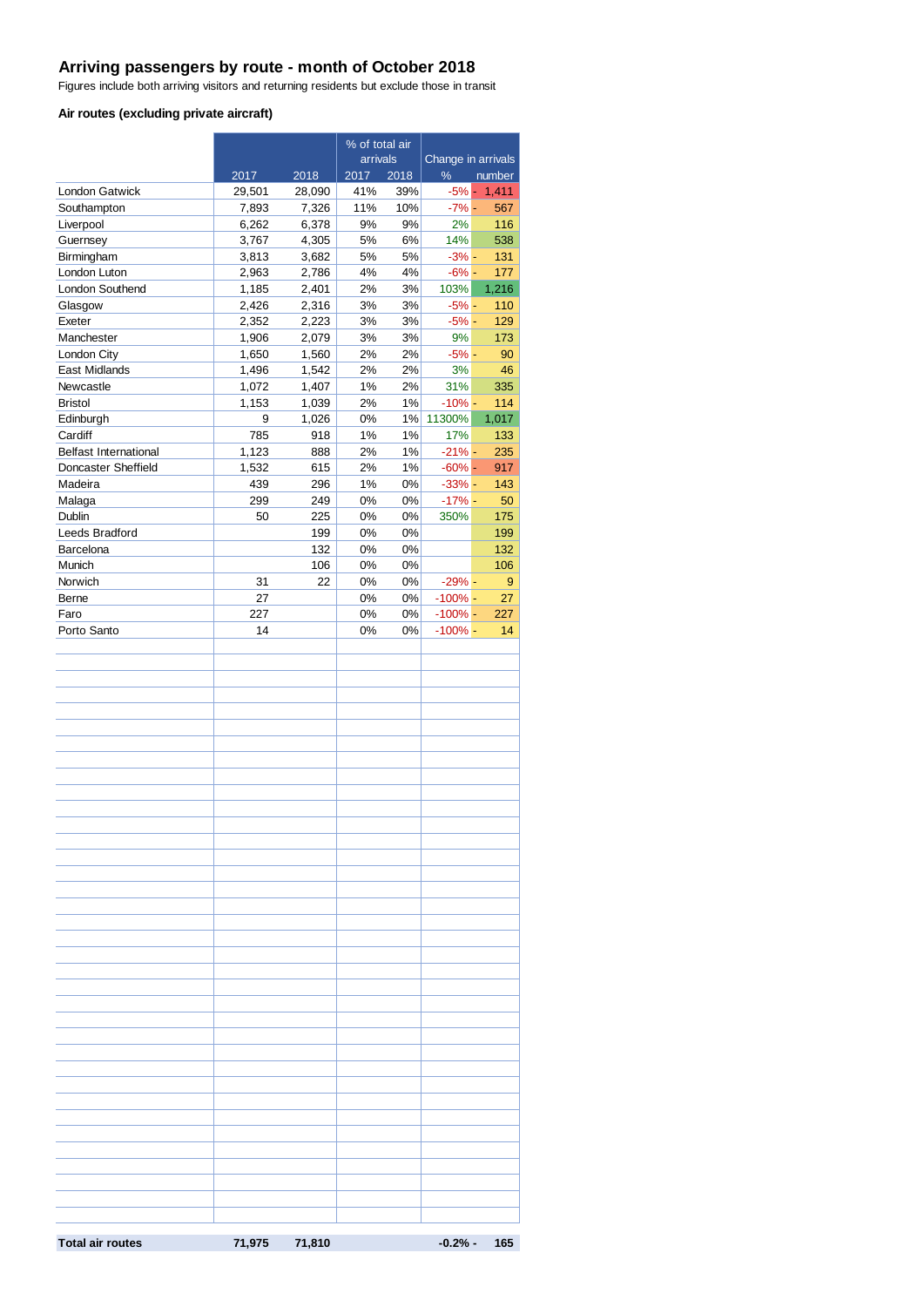## **Arriving passengers by route - month of October 2018**

Figures include both arriving visitors and returning residents but exclude those in transit

## **Sea routes**

|                         |        |        | % of total sea<br>arrivals |      | Change in arrivals |        |  |
|-------------------------|--------|--------|----------------------------|------|--------------------|--------|--|
|                         | 2017   | 2018   | 2017                       | 2018 | %                  | number |  |
| St Malo                 | 11,192 | 11,962 | 57%                        | 60%  | 7%                 | 770    |  |
| Poole                   | 3,608  | 3,764  | 18%                        | 19%  | 4%                 | 156    |  |
| Guernsey                | 2,298  | 2,281  | 12%                        | 11%  | $-1\%$ -           | 17     |  |
| Portsmouth              | 955    | 540    | 5%                         | 3%   | $-43%$ -           | 415    |  |
| Visiting Yachtsmen      | 586    | 530    | 3%                         | 3%   | $-10% -$           | 56     |  |
| Sark                    | 40     | 29     | 0%                         | 0%   | $-28%$ -           | 11     |  |
| Carteret                | 265    |        | 1%                         | 0%   | $-100\%$ -         | 265    |  |
| Granville               | 801    | 865    | 4%                         | 4%   | 8%                 | 64     |  |
|                         |        |        |                            |      |                    |        |  |
|                         |        |        |                            |      |                    |        |  |
|                         |        |        |                            |      |                    |        |  |
| <b>Total sea routes</b> | 19,745 | 19,971 |                            |      | 1.1%               | 226    |  |

### **Air and Sea combined**

|                              |        |        | share of<br>arrivals by air   Change in arrivals |            |      |        |
|------------------------------|--------|--------|--------------------------------------------------|------------|------|--------|
|                              | 2017   | 2018   | 2017                                             | 2018       | $\%$ | number |
| Total arrivals (air and sea) | 91.720 | 91.781 | <b>78%</b>                                       | <b>78%</b> | 0.1% | 61     |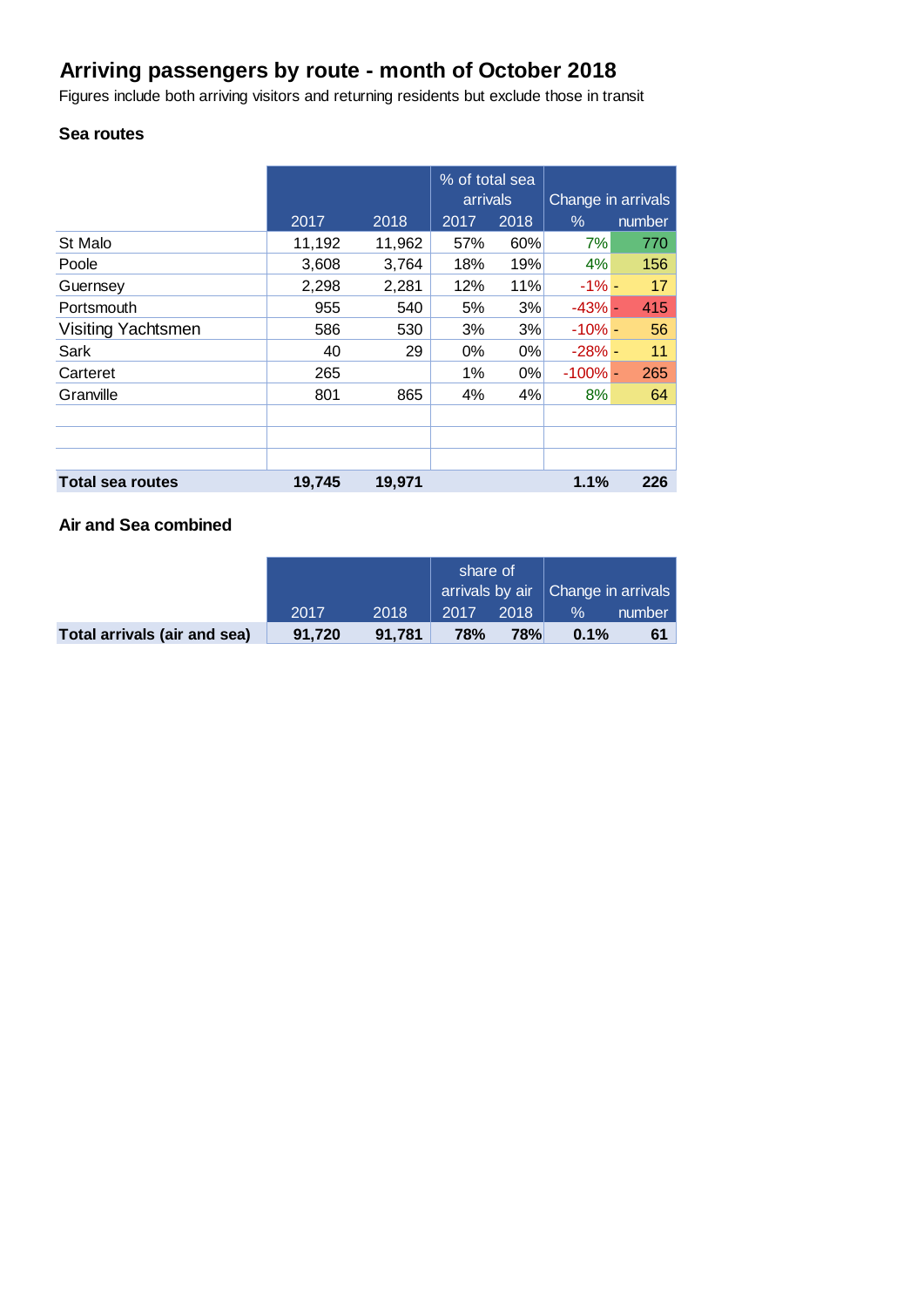#### **Arriving passengers by route - Year-to-date 2018**

Figures include both arriving visitors and returning residents but exclude those in transit

#### **Air routes (excluding private aircraft)**

|                              |                  |                  | % of total air |            | Change in           |              |
|------------------------------|------------------|------------------|----------------|------------|---------------------|--------------|
|                              |                  |                  | arrivals       |            | arrivals            |              |
|                              | 2017             | 2018             | 2017           | 2018       | $\frac{9}{6}$       | number       |
| London Gatwick               | 275,855          | 277,011          | 39%<br>10%     | 38%<br>10% | 0%<br>1%            | 1,156<br>919 |
| Southampton<br>Liverpool     | 70,638<br>54,842 | 71,557<br>56,573 | 8%             | 8%         | 3%                  | 1,731        |
| Guernsey                     | 37,483           | 36,551           | 5%             | 5%         | $-2\%$ -            | 932          |
| Birmingham                   | 31,636           | 33,490           | 5%             | 5%         | 6%                  | 1,854        |
| London Luton                 | 23,762           | 25,004           | 3%             | 3%         | 5%                  | 1,242        |
| Glasgow                      | 24,599           | 24,286           | 4%             | 3%         | $-1\% -$            | 313          |
| Manchester                   | 18,951           | 20,096           | 3%             | 3%         | 6%                  | 1,145        |
| Exeter                       | 20,176           | 19,064           | 3%             | 3%         | $-6%$ -             | 1,112        |
| East Midlands                | 15,111           | 15,997           | 2%             | 2%         | 6%                  | 886          |
| London City                  | 15,374           | 15,167           | 2%             | 2%         | $-1% -$             | 207          |
| London Southend              | 12,988           | 15,102           | 2%             | 2%         | 16%                 | 2,114        |
| Doncaster Sheffield          | 14,570           | 14,657           | 2%             | 2%         | 1%                  | 87           |
| Newcastle                    | 11,789           | 13,303           | 2%             | 2%         | 13%                 | 1,514        |
| <b>Bristol</b>               | 11,840           | 11,499           | 2%             | 2%         | $-3% -$             | 341          |
| <b>Belfast International</b> | 10,126           | 10,580           | 1%             | 1%         | 4%                  | 454          |
| Edinburgh                    | 2,668            | 9,829            | 0%             | 1%         | 268%                | 7,161        |
| Cardiff                      | 6,980            | 8,921            | 1%             | 1%         | 28%                 | 1,941        |
| Dublin                       | 6,905            | 7,496            | 1%             | 1%         | 9%                  | 591          |
| Leeds Bradford               | 6,747            | 6,924            | 1%             | 1%         | 3%                  | 177          |
| Madeira                      | 5,024            | 4,660            | 1%             | 1%         | $-7% -$             | 364          |
| Dusseldorf                   | 4,061            | 4,402            | 1%             | 1%         | 8%                  | 341          |
| Norwich                      | 3,209            | 3,079            | 0%             | 0%         | $-4% -$             | 130          |
| Munich                       | 1,611            | 2,221            | 0%             | 0%         | 38%                 | 610          |
| Palma                        | 2,167            | 2,023            | 0%<br>0%       | 0%         | $-7\%$ -            | 144          |
| Tenerife<br>Aberdeen         | 1,377<br>1,372   | 1,291<br>1,272   | 0%             | 0%<br>0%   | $-6% -$<br>$-7\%$ - | 86<br>100    |
| Durham Tees Valley           | 1,235            | 1,264            | 0%             | 0%         | 2%                  | 29           |
| Humberside                   | 1,052            | 1,113            | 0%             | 0%         | 6%                  | 61           |
| Geneva                       | 945              | 937              | 0%             | 0%         | $-1%$ -             | 8            |
| Inverness                    | 905              | 884              | 0%             | 0%         | $-2%$ -             | 21           |
| Berlin Tegel                 |                  | 820              | 0%             | 0%         |                     | 820          |
| Zurich                       | 515              | 781              | 0%             | 0%         | 52%                 | 266          |
| Berne                        | 851              | 612              | 0%             | 0%         | $-28% -$            | 239          |
| Malaga                       | 299              | 405              | 0%             | 0%         | 35%                 | 106          |
| Hamburg                      |                  | 386              | 0%             | 0%         |                     | 386          |
| Rotterdam                    | 378              | 366              | 0%             | 0%         | $-3% -$             | 12           |
| Vienna                       | 530              | 348              | 0%             | 0%         | $-34%$ -            | 182          |
| Luxembourg                   | 70               | 202              | 0%             | 0%         | 189%                | 132          |
| Stuttgart                    | $\overline{a}$   | 190              | 0%             | 0%         |                     | 190          |
| Barcelona                    | 78               | 166              | 0%             | 0%         | 113%                | 88           |
| Kassel                       | 84               | 160              | 0%             | 0%         | 90%                 | 76           |
| Erfurt                       |                  | 156              | 0%             | 0%         |                     | 156          |
| Hanover                      |                  | 144              | $0\%$          | 0%         |                     | 144          |
| Grenoble                     |                  | 133              | 0%             | 0%         |                     | 133          |
| Faro                         | 344              | 131              | 0%             | 0%         | $-62% -$            | 213          |
| Salzburg<br><b>Basle</b>     |                  | 130<br>107       | 0%<br>$0\%$    | 0%<br>0%   |                     | 130<br>107   |
| Sønderborg                   |                  | 100              | 0%             | 0%         |                     | 100          |
| Madrid                       | 4                | 88               | 0%             |            | 0% 2100%            | 84           |
| Biggin Hill                  |                  | 41               | 0%             | 0%         |                     | 41           |
| Alderney                     | 121              | 15               | 0%             | 0%         | $-88%$ -            | 106          |
| <b>Bremen</b>                | 145              |                  | 0%             | 0%         | $-100\%$ -          | 145          |
| Bournemouth                  | 148              |                  | 0%             | $0\%$      | $-100\%$ -          | 148          |
| Cork                         | 136              |                  | 0%             | 0%         | $-100\%$ -          | 136          |
| Dresden                      | 144              |                  | 0%             | 0%         | $-100\%$ -          | 144          |
| Frankfurt Main               | 147              |                  | 0%             | 0%         | $-100\%$ -          | 147          |
| Friedrichshafen              | 210              |                  | 0%             | $0\%$      | $-100\%$ -          | 210          |
| Newquay                      | 119              |                  | 0%             | $0\%$      | $-100\%$ -          | 119          |
| Porto                        | 138              |                  | 0%             | 0%         | $-100\%$ -          | 138          |
| Porto Santo                  | 14               |                  | 0%             | 0%         | $-100\%$ -          | 14           |
| Rennes                       | 11               |                  | 0%             | 0%         | $-100\%$ -          | 11           |
| Villafranca                  | 131              |                  | 0%             | 0%         | $-100\%$ -          | 131          |
| Visby                        | 330              |                  | 0%             | 0%         | $-100\%$ -          | 330          |
| <b>Total air routes</b>      | 700,945          | 721,734          |                |            | 3.0%                | 20,789       |

|  | <b>Total air routes</b> |
|--|-------------------------|
|  |                         |